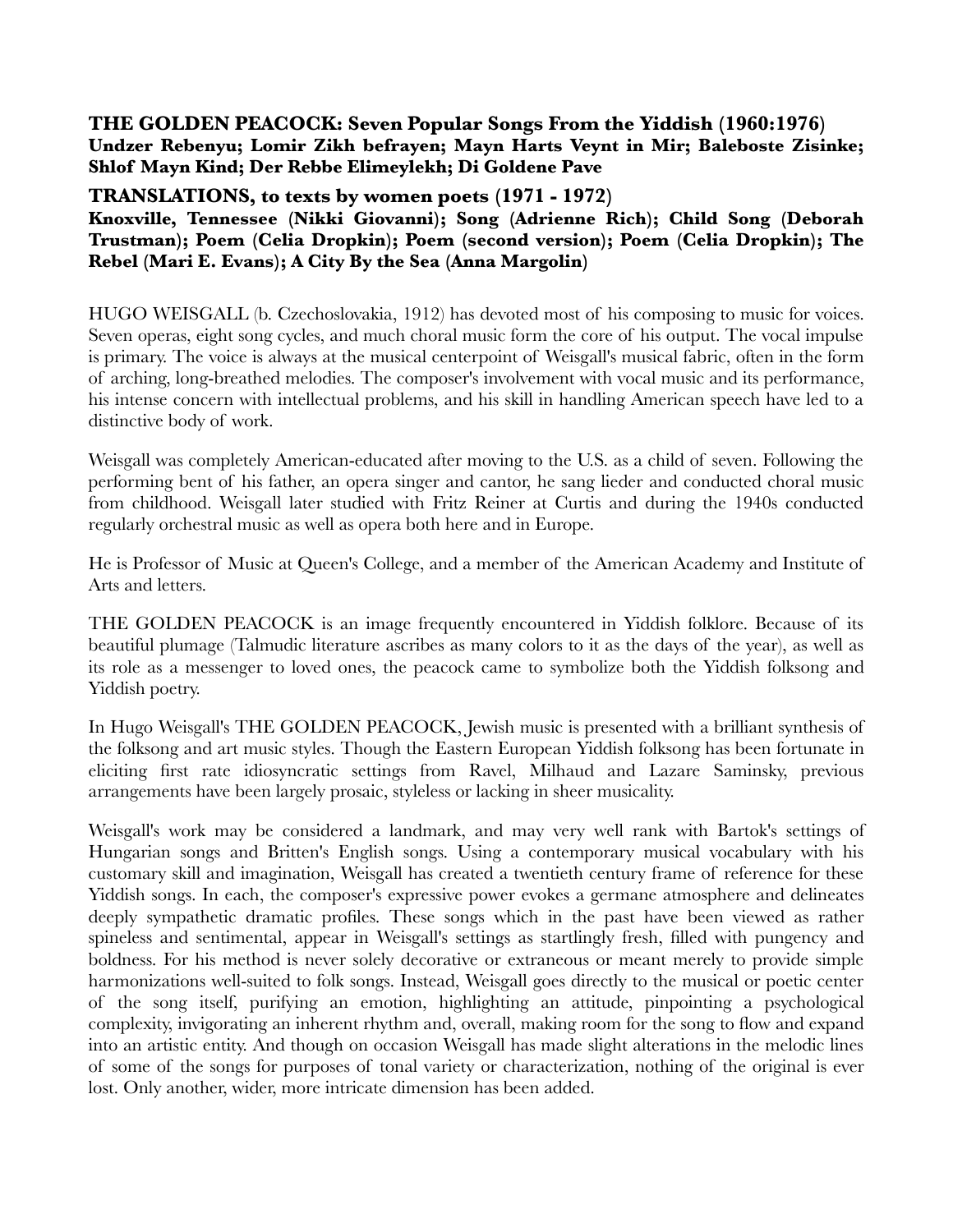Weisgall has deliberately chosen the term "popular songs" because he considers these songs as closer to the French genre of "chant populaire" than to genuine folksongs. Whether individually composed, communally or bardic derived (there is often a narrow borderline), these songs form part of the folksong heritage of Yiddish speaking Jews.

These songs may all be found in the ldelsohn, Cahan, Kipnis and Beregovski-Feller collections:

- 1. *Undzer Rebenyu* (Our Dear Rabbi) is often sung in unison with great fervor as a choral song, evoking the mystical powers of the Hasidic Rabbi. Folklorists however consider it to have been originally a parody. It is set here in a serious vein.
- 2. *Lomir Zikh Belrayen* (Drinking Song) is a vigorous and brusque song in praise of brandy, which might have been sung by a coachman or a laborer. It is similar to folksongs of other countries except here the glory of the Sabbath replaces Bacchus.
- 3. *Mayn Harts Veynt in Mir* (My Heart, My Soul Cries Aloud) is a touching love song of departure and loneliness. It reflects the anguish of the woman left behind by the husband or lover forced to leave home.
- 4. *Baleboste Zisinke* (Pretty Mistress), a flirtatious and very suggestive song, is said to have been collected by Sholem Aleichem, who allegedly sang it with many double entendres.
- 5. *Shlof Mayn Kind* (Sleep My Baby) is one of the loveliest of Yiddish lullabies. Yet its bitter undertones reflect the song's evolvement as a self conscious piece of social commentary.
- 6. *Der Rebbe Elimeylekh* (Rabbi Elimeylekh) is frequently mistaken as a genuine folksong. It is obviously modeled after the familiar Old King Cole. Weisgall's accompaniment is a tour de force, a virtuoso piano etude echoing in a highly stylized manner a Klezmer (Jewish folk musician) orchestra gone somewhat askew.
- 7. *Di Goldene Pave* (The Golden Peacock), a most moving setting which becomes a kind of dream song in which the beauty of the stately peacock and the despair of the unhappy woman are juxtaposed. The two final measures bring the curtain down slowly on this and the other six dramas.

THE GOLDEN PEACOCK was given its first performance by Judith Raskin and Morey Ritt on January 23, 1978, in New York, at the League of Composers — ISCM Concerts.

— Albert Weisser

TRANSLATIONS, written largely in Maine during the summers of 1971 and 1972, assumed its present form quite fortuitously. I had long been wanting to set some Yiddish poetry, but shied away because I felt I did not know the language well enough. When I saw the excellent translations in the anthology edited by Irving Howe and Dozer Greenberg, I knew that one of my problems had been solved. Furthermore, when Shirely Verrett commissioned me to do a cycle for her, I decided to try to complement Schumann's *Frauenliebe und Leben* from a 20th century view point. I chose a group of poems written and translated by women. For a time I thought of setting poems by black women poets only, but later decided that women were more important than color. Of the seven pieces, two are by black poets, three are translated from the Yiddish by Adrienne Rich, another is an original poem by Adrienne Rich, and still another is by my daughter, Deborah Trustman. I built my textual structure around a woman's life beginning with childhood through old age.

The title TRANSLATIONS has a number of connotations. First, some of the poems used are indeed translated from another language. Secondly, the poems are by women and set by a man. Perhaps the most significant translation is imposing a musical structure on an pre-existent poetic form.

TRANSLATIONS is dedicated to Shirley Verrett and was given its first performance in Chicago by Elsa Charlston, September 6, 1976. — Hugo Weisgall